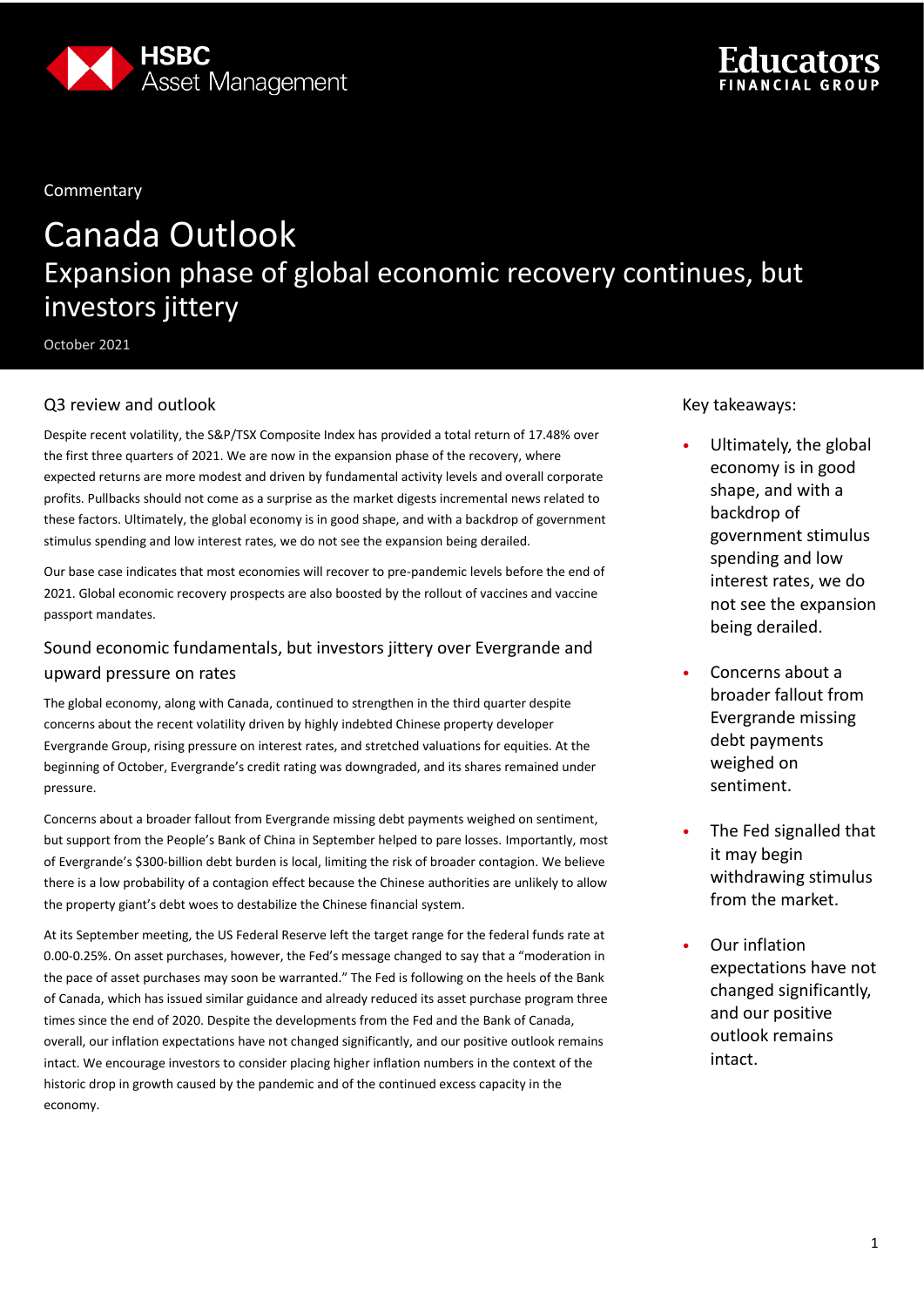## **Canadian market and economic highlights**

#### **Investment strategy highlights**

While markets may be unsettled by the thought of central banks withdrawing stimulus, we encourage investors to consider that these moves from policymakers show their increasing confidence that economic growth is now on sounder footing and in less need of stimulus. It is also important to remember that despite the messaging around tapering, global central banks remain committed to supporting the ongoing recovery, and on a historical basis interest rates remain extremely low.

High-priced stocks, with what could be described as stretched valuations, were another important theme during the quarter. But there are still sectors and securities that are attractively priced. It is also important to note that as the corporate earnings picture improves, the market is growing into its valuation. Commodity prices are also at high levels, this plus the economic backdrop suggest solid long-term potential for some commodity related companies.

Overall, the return potential of Canadian equities still looks more attractive than that of Canadian fixed income on a relative basis. In fixed income, we still see value in higher-quality corporate bonds. In equities, we continue to concentrate on companies with strong balance sheets that should be well-positioned to take advantage of a recovering economy. We will continue to patiently make targeted investments in these and other equities that are priced for good long-term value.

### **Market highlights**

Canadian equities, as measured by the S&P/TSX Composite Index, were up 0.17% in the third quarter and up 17.48% year-to-date. Canadian bonds, as measured by the FTSE Canada Universe Bond Index, finished the third quarter down 0.51% and were down 3.95% year-to-date.

#### **S&P/TSX Composite Index and Sector Performance**

|                               | 3-Month   | 1-Year   | 3 Year*   | 5 Year*   | 10-Year* |
|-------------------------------|-----------|----------|-----------|-----------|----------|
| S&P/TSX Composite Index       | 0.17%     | 28.02%   | 11.07%    | 9.64%     | 8.84%    |
| Healthcare                    | $-19.40%$ | 27.94%   | $-24.12%$ | $-11.47%$ | $-7.78%$ |
| <b>Information Technology</b> | $-1.29%$  | 29.31%   | 47.53%    | 36.27%    | 24.22%   |
| <b>Materials</b>              | $-5.62%$  | $-9.47%$ | 12.49%    | 5.26%     | $-0.43%$ |
| <b>Consumer Staples</b>       | 4.61%     | 7.15%    | 12.71%    | 7.95%     | 15.37%   |
| <b>Consumer Discretionary</b> | $-6.53%$  | 32.98%   | 9.35%     | 9.20%     | 14.21%   |
| <b>Communication Services</b> | 0.72%     | 23.37%   | 9.69%     | 7.44%     | 10.86%   |
| Real Estate                   | 3.34%     | 37.96%   | 9.55%     | 9.87%     | 11.61%   |
| Utilities                     | 1.02%     | 11.89%   | 18.36%    | 11.04%    | 8.43%    |
| Industrials                   | 3.94%     | 18.84%   | 12.21%    | 14.93%    | 16.54%   |
| <b>Financials</b>             | 1.14%     | 45.55%   | 10.92%    | 12.02%    | 12.44%   |
| Energy                        | 2.82%     | 61.61%   | 1.35%     | 0.47%     | 1.82%    |

(period ended September 30, 2021)

 \*Compound annual rate of return. Source: Bloomberg as at September 30, 2021. Performance stated in Canadian dollar total returns.

- Global central banks remain committed to supporting the ongoing recovery, and on a historical basis interest rates remain extremely low.
- We continue to concentrate on companies with strong balance sheets that have the potential to take advantage of an economic recovery.
- The S&P/TSX Composite Index was up 0.17% in the third quarter.
- The FTSE Canada Universe Bond Index finished the third quarter down 0.51%.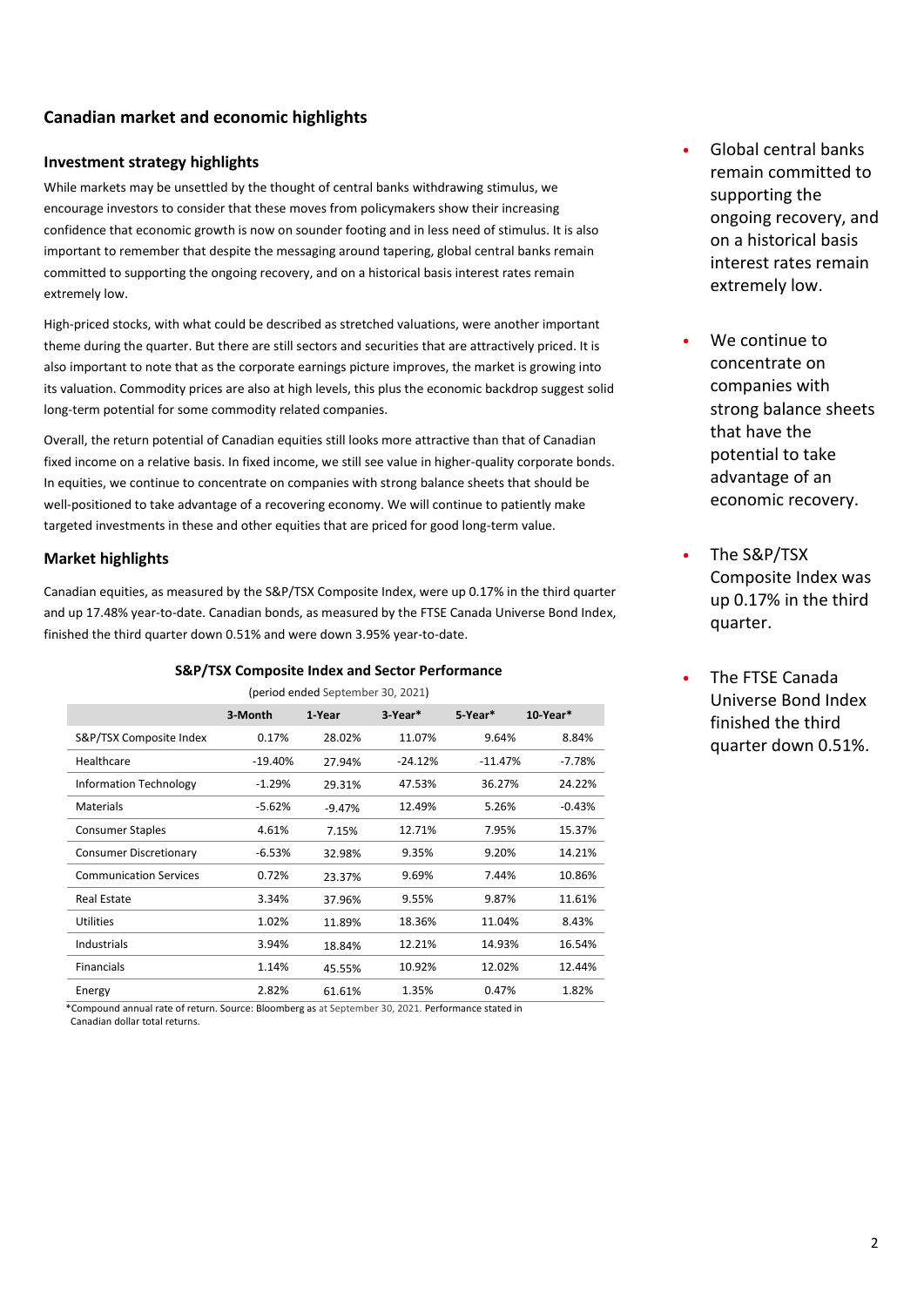## Q4 outlook: Strong commodity prices have improved earnings prospects for many Canadian companies

#### **Fears about equity valuations appear overblown**

As Canadian stocks move higher, many investors are questioning whether stocks are becoming overpriced or, worse, that they are already in a bubble. A stock market bubble is a market trend marked by surges in stock prices to levels significantly above the fundamental value of the stock. Bubbles can be hard to spot because of the difficulty in defining the fundamental value of all the various assets. But looking at the average price-to-earnings (P/E) ratio in the Canadian market—that is, the average of all ratios used to value companies by measuring current share prices relative to earnings per share—suggests current P/E ratios are not wildly inflated on a historical basis. Canadian stocks also looks particularly attractive on relative valuation compared with the US.



**Source:** Bloomberg. Data as of August 31, 2021. S&PTSX Index P/E based on blended forward and trailing 12-month earnings. Upper and lower limits are two standard deviation (SD) away from the average.

#### **Pace of global economic growth expected to be more moderate**

The economic rebound was very strong in the latter part of 2020, but the pace of growth will be more moderate as 2021 draws to a close. Our base case forecast indicates that most economies around the world will recover to pre-pandemic levels before the end of 2021.

## Q4 outlook: Canada remains well positioned for growth

The Canadian market tends to do well during times of global economic expansion as demand rises for commodities such as oil. Strong commodity prices have improved earnings prospects for many Canadian companies.

Responding to short-term volatility by deviating from long-term investment plans rarely yields positive results. Achieving your investment goals is more likely with a patient, well-diversified approach. Risks such as COVID-19 and the Evergrande saga can't of course be predicted, but we do know risk comes in varying forms and will always be part of the investing landscape. That's why we remain keenly focused on the long term and recommend clients remain invested, given the strong fundamentals we expect will carry the markets into 2022.

#### Important Information:

All quoted returns are total returns as at September 30, 2021 in Canadian dollars. Sources include HSBC Global Research, Bloomberg, Statistics Canada and the Bank of Canada.

- Current P/E ratios are not wildly inflated on a historical basis. The Canadian market also looks particularly attractive on relative valuation compared with the US.
- Our base case forecast indicates that most economies around the world will recover to pre pandemic levels before the end of 2021.
- The Canadian market tends to do well during times of global economic expansion as demand rises for commodities such as oil.